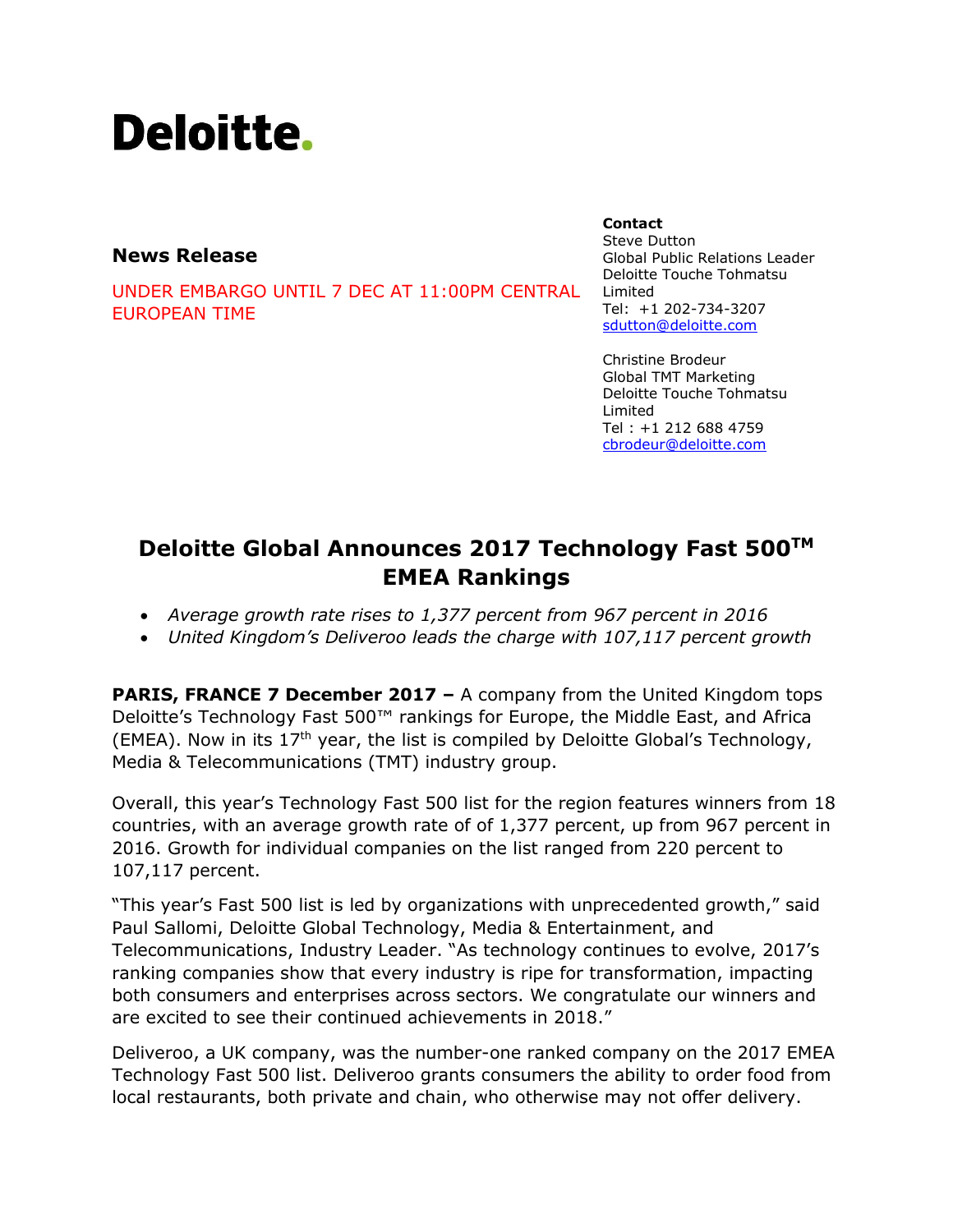Will Shu, Founder and CEO Deliveroo, said, "Deliveroo has been able to scale at pace thanks to advances in our technology, the offer of flexible work which our riders value, and great food from our restaurant partners.

"The next exciting phase in our development will see more power being handed to the consumer, with restaurants better able to cater for consumers' needs because they have richer data to work with. As we grow further, we will bring more people more choice, healthier options and new food, and as our technology improves deliveries will become faster and our selection on offer will become more varied."

Rounding out the top five were Lesara GmbH (Germany), Guide to Iceland (Iceland), youAPPi Ltd (Israel) and Bloom & Wild (UK). Last year's top company, Fingerprint Cards AB (Sweden), is listed at ten on the 2017 list. A complete list of winners can be found at [www.deloitte.com/fast500emea.](http://www.deloitte.com/fast500emea)

| <b>Rank</b>    | <b>Country</b>                           | <b>Company</b>                                      | Growth  | <b>Sector</b>     |
|----------------|------------------------------------------|-----------------------------------------------------|---------|-------------------|
| $\mathbf{1}$   | United<br>Kingdom                        | Deliveroo (Roofoods Limited)<br>www.deliveroo.co.uk | 107117% | Software          |
| 2              | Germany                                  | Lesara GmbH<br>www.lesara.de                        | 71981%  | Media             |
| 3              | Iceland                                  | Guide to Iceland<br>www.guidetoiceland.is           | 30314%  | Software          |
| 4              | <b>Israel</b>                            | youAPPi Ltd<br>www.youappi.com                      | 16230%  | Communica<br>tion |
| 5              | United<br>Kingdom                        | Bloom & Wild<br>www.bloomandwild.com                | 13818%  | Software          |
| 6              | <b>Israel</b>                            | Yotpo Ltd<br>www.yotpo.com                          | 8703%   | Communica<br>tion |
| $\overline{7}$ | Czech<br>Republic<br>(Central<br>Europe) | Kiwi.com s.r.o.<br>www.kiwi.com                     | 7165%   | Software          |
| 8              | Lithuania<br>(Central<br>Europe)         | Deeper, UAB<br>www.deeper.eu                        | 7048%   | Hardware          |
| 9              | Czech<br>Republic<br>(Central<br>Europe) | Prusa Research s.r.o.<br>www.prusa3d.com            | 6910%   | Hardware          |
| 10             | Sweden                                   | <b>Fingerprint Cards AB</b><br>www.fingerprints.com | 6858%   | Software          |

**The 2017 Deloitte Global Technology Fast 500 EMEA top 10**

## **Geographic overview**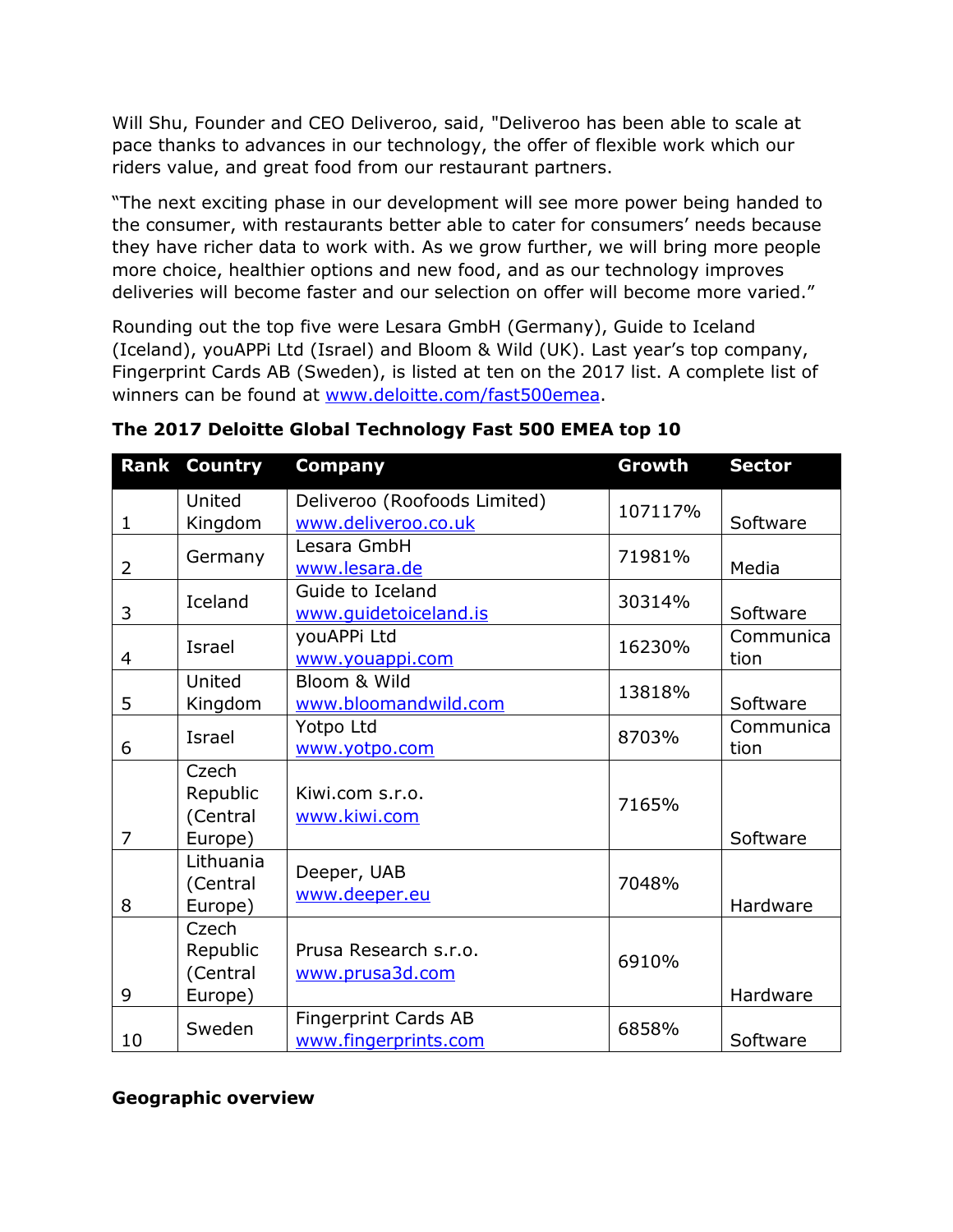France had the most winners in the Technology Fast 500 for EMEA for a seventh consecutive year — though narrowly surpassing the UK in second. The other top represented regions and countries included Central Europe, the Netherlands and Sweden.

| <b>Country</b>  | <b>Number of ranked companies</b> |
|-----------------|-----------------------------------|
| France          | 97                                |
| United Kingdom  | 92                                |
| Central Europe  | 62                                |
| The Netherlands | 50                                |
| Sweden          | 48                                |
| Germany         | 24                                |
| Finland         | 23                                |
| Turkey          | 23                                |
| Belgium         | 20                                |
| Israel          | 20                                |

### **Sector overview**

The companies with the highest cumulative growth percentages in this year's rankings were in media, communication and software.

| <b>Sector</b>    | <b>Number of ranked</b><br>companies | Average growth per<br>sector |
|------------------|--------------------------------------|------------------------------|
| Clean technology | 14                                   | 764%                         |
| Communication    | 32                                   | 1588%                        |
| Hardware         | 32                                   | 1104%                        |
| Life Sciences    | 22                                   | 786%                         |
| Media            | 66                                   | 2107%                        |
| Software         | 334                                  | 1304%                        |

#### **About Deloitte Global's 2017 Technology Fast 500 EMEA program**

Deloitte Global's Technology Fast 500™ EMEA program is an objective industry ranking focused on the technology ecosystem. It recognizes technology companies that have achieved the fastest rates of revenue growth in Europe, the Middle East, and Africa (EMEA) during the past four years. The program is supported by Deloitte Global's Technology Fast 50 initiatives, which rank high-growth technology companies by location or specifically defined geographic area, and are run by Deloitte Global's Technology, Media & Telecommunications (TMT) industry group. More information on the program is available at [www.deloitte.com/fast500emea.](http://www.deloitte.com/fast500emea)

Now in its seventeenth year, the Technology Fast 500 program in EMEA included over 18 countries, including Belgium, France, Finland, Germany, Italy, the Netherlands, Turkey and the UK. This year's winners were selected based on percentage fiscal-year revenue growth from 2013 to 2016.